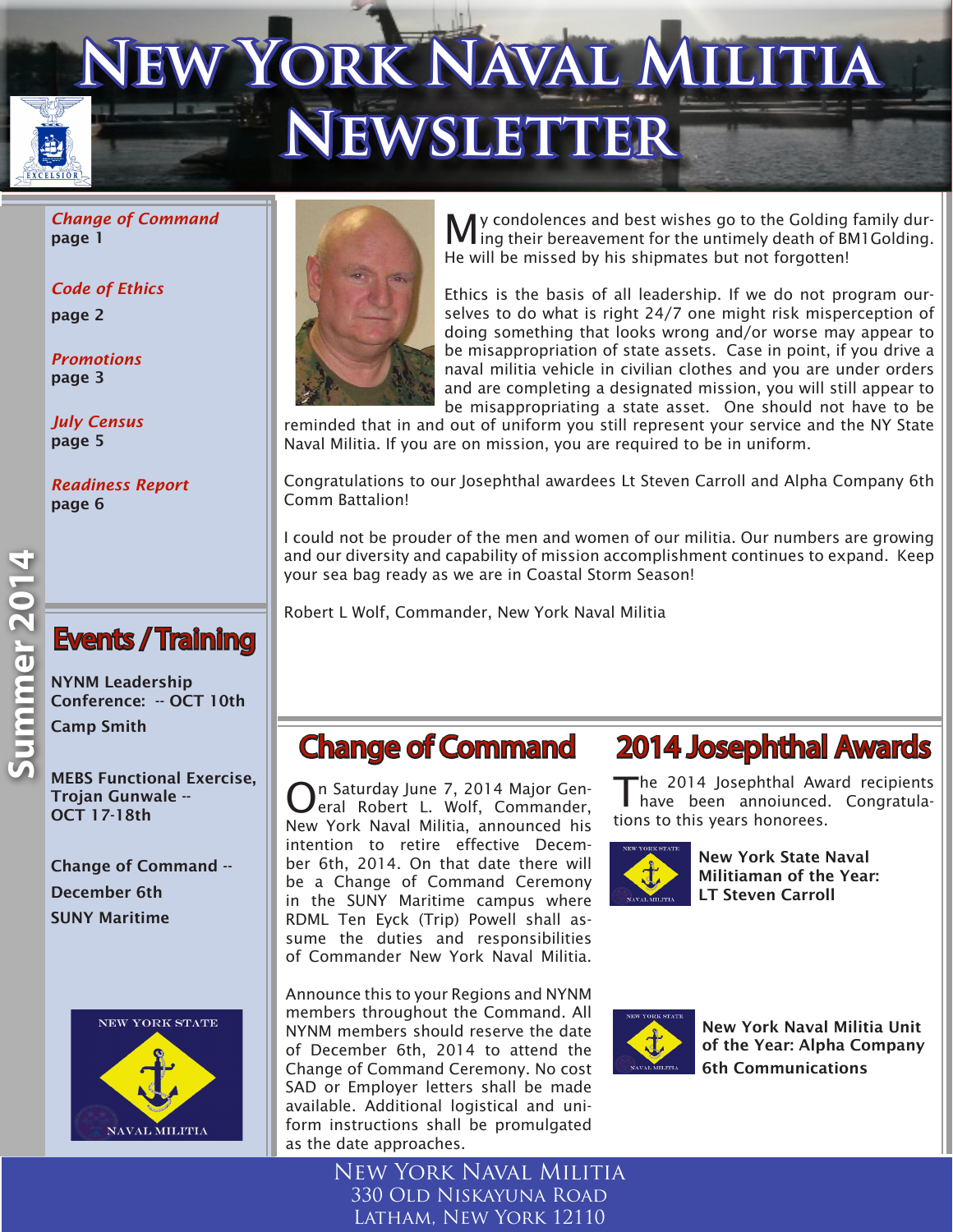## The New York State Code of Ethics & DMNA Regulation 56-1:

#### Restrictions on the use of Military Property

violation of the ethical rules that apply to us as members of the New York Naval Militia (NYNM) can lead to complaints from citizens who perceive an ethical violation. This article will focus the use of NYNM property.

The New York State Joint Commission on Public Ethics (Joint Commission) has an easy-to-use website that contains the ethical rules as well as opinions that provide case-specific examples of the rules' applications. The website is at: http://www.jcope.ny.gov/

Section 74 of the New York State Executive Law provides in subdivisions (d) and (h) that,

(d) No officer or employee of a state agency, member of the legislature or legislative employee should use or attempt to use his or her official position to secure unwarrant-ed privileges or exemptions for himself or herself or others, including but not limited to, the misappropriation to himself, herself or to others of the property, services or other resources of the state for private business or other purposes. . . .

(h) An officer or employee of a state agency, member of the legislature or legislative employee should endeavor to pursue a course of conduct which will not raise suspicion among the public that he is likely to be engaged in acts that are in violation of his trust.

As an example, the use of a NYNM vehicle, or Thruway or Bridge passes, for personal errands violates both of these subdivisions. The New York Attorney General pointed out in an opinion evaluating this section that "a public official must not only be innocent of any wrongdoing, but he must be alert at all times so that his acts and conduct give the public no cause for suspicion. He must give no appearance of a potential conflict between his official duties and personal activities even though an actual conflict is not present." 1979 N.Y. Op. Att'y Gen. 66 (1979). In that 1979 opinion, the Attorney General concluded that even though the state official who wrote to him for advice was not committing any actual violation of the rules, her proposed action would violate section 74(h) (the appearance of a violation) and was, therefore, prohibited. Additional guidance can be found in the Joint Commission's Advisory Opinion 07-03, which dealt with the use of state aircraft. Included in that opinion is this admonition: "State supplies, equipment, personnel and other resources must be used only for government purposes and not for private gain or partisan politics."

Naval Affairs (DMNA) has a regulation, 56-1, entitled Fleet Vehicle Operation. That regulation contains the following restriction: "Vehicles funded through a NYS resource are for 'FOR OFFICIAL USE ONLY' and will not be used for private business, personal errands, recreation, and domicile to duty." New York's Military Code makes it a court-martial offense for a NYNM member to violate a lawful regulation. N.Y. Military Law § 130.88.

When acting in your capacity as a NYNM member, especially when you have custody of NYNM property, you must avoid even the appearance that you are violating the ethical rules. Additionally, remember that you are governed by general regulations in force as well. Examine your action from the point of view of an uninformed member of the public and ask yourself whether your intended act would give even the appearance of using military property for personal gain. If in doubt, make an inquiry up the chain of command before you undertake the action that may result in a violation and disciplinary action.

## BM1 Charles Golding Nov. 30, 1979 - July 24, 2014



PO Charles O. Golding joined MEBS in April 2013. In late spring 2013, he was assigned to JTFES where he qualified as Coxswain on the PB 300 class boat at Indian Point. He was assigned to JTFES until July 21, 2014. He died July 24, 2014.

**Summer 2014** mmer 2014

In addition to State law, the Division of Military and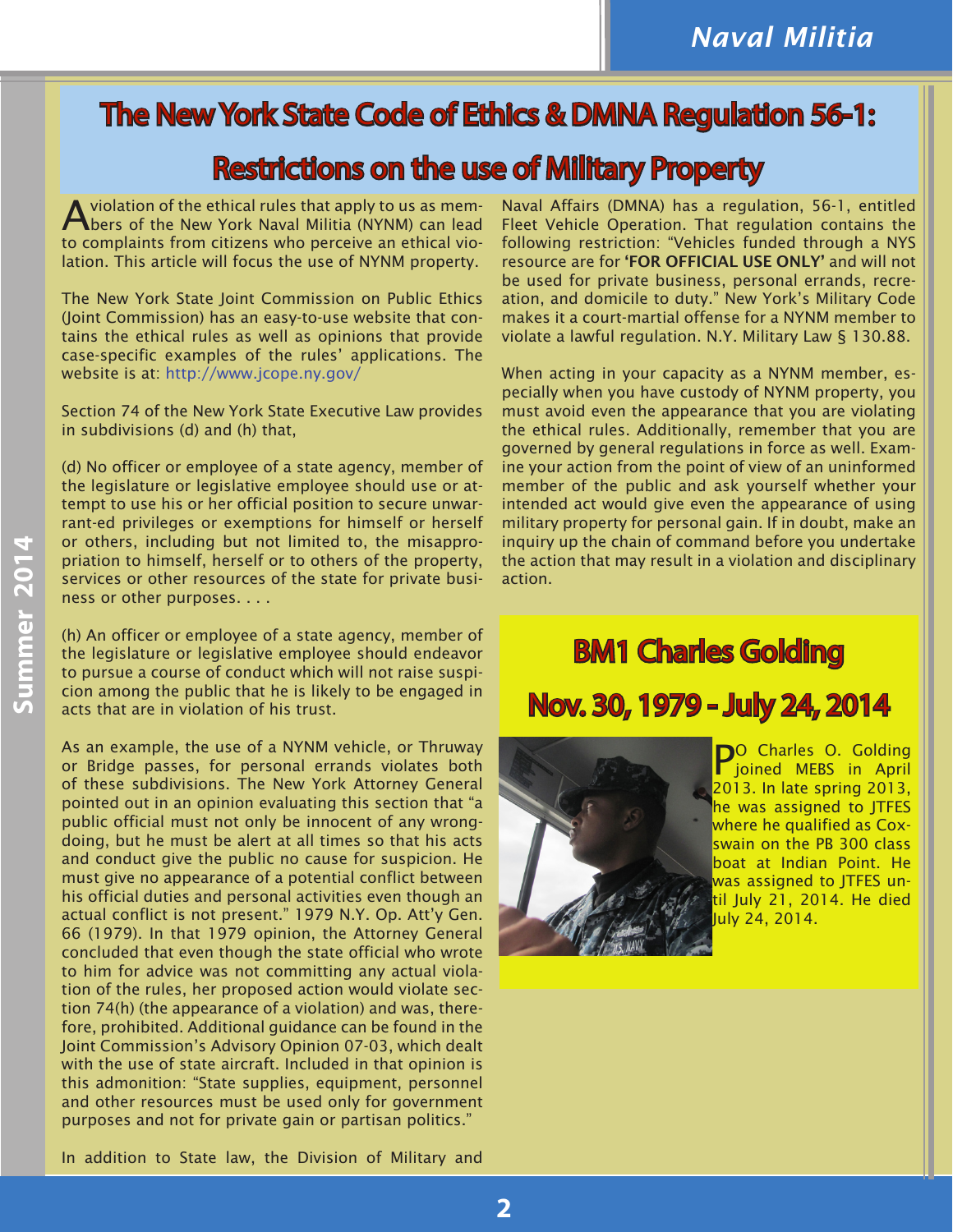## Results Of The 2014 Naval Militia Promotional Board

Major General Robert L. Wolf, Commander, New York Naval Militia, has approved the 2014 Promotion Board's recommendations to select the following individuals for promotion.

Some individual promotions are subject to specific prerequisites and this message is not authorization for actual promotion. Individuals shall be contacted with special orders for the actual authority for promotion to the next rank with date of rank included.

Please join the Commander, New York Naval Militia, in congratulating our members on their selections and dedication to the New York Naval Militia.

## **Hawley**



**Summer 2014**

*Commander David H. Hawley to the rank of Captain*





*Machinist Mate Second Class Robert L. Hill to the rank of Machinist Mate First Class*



**Powell** 

*Captain Trip Powell to the rank of Rear Admiral (Lower Half)* 

## Bhola



*Aviation Boatswain's Mate Aircraft Handling Second Class Bharath Bhola to the rank of Aviation Boatswain's Mate Aircraft Handling First Class*

# Naval Militia Marks 123rd Anniversary

J une 23, 2014, the Naval Militita<br>
celebrated its 123rd anniversary. Our est beginnings stamted-in the New York City Maritime Club. The opportunity to serve continues through the deployments to the World Trade Center Recovery and Hurricanes Irene and Sandy. You and your fellow Sailors, Marines, and Coast Guard reservists have truly embodied the phrase "three times a volunteer." You have answered the call to your Nation, your State and your Communities. You represent proud generations of dedicated Men and Women who have volunteered in time of need to save lives, protect property and when required to aid in recovery.

The most important element of our success has been and always will be: The individual reservist!

Thank you for all that you do. I could not be prouder of our New York State Naval Militia. Happy Birthday!



*C APT David Hawley, RDML Trip Powell, CDR Don McKnight celebrate 123 years of the Naval Militia on 23 JUN 2014.*





*Equipment Operator First Class Thomas A. Gray, Jr. to the rank of Equipment Operator Chief Petty Officer*